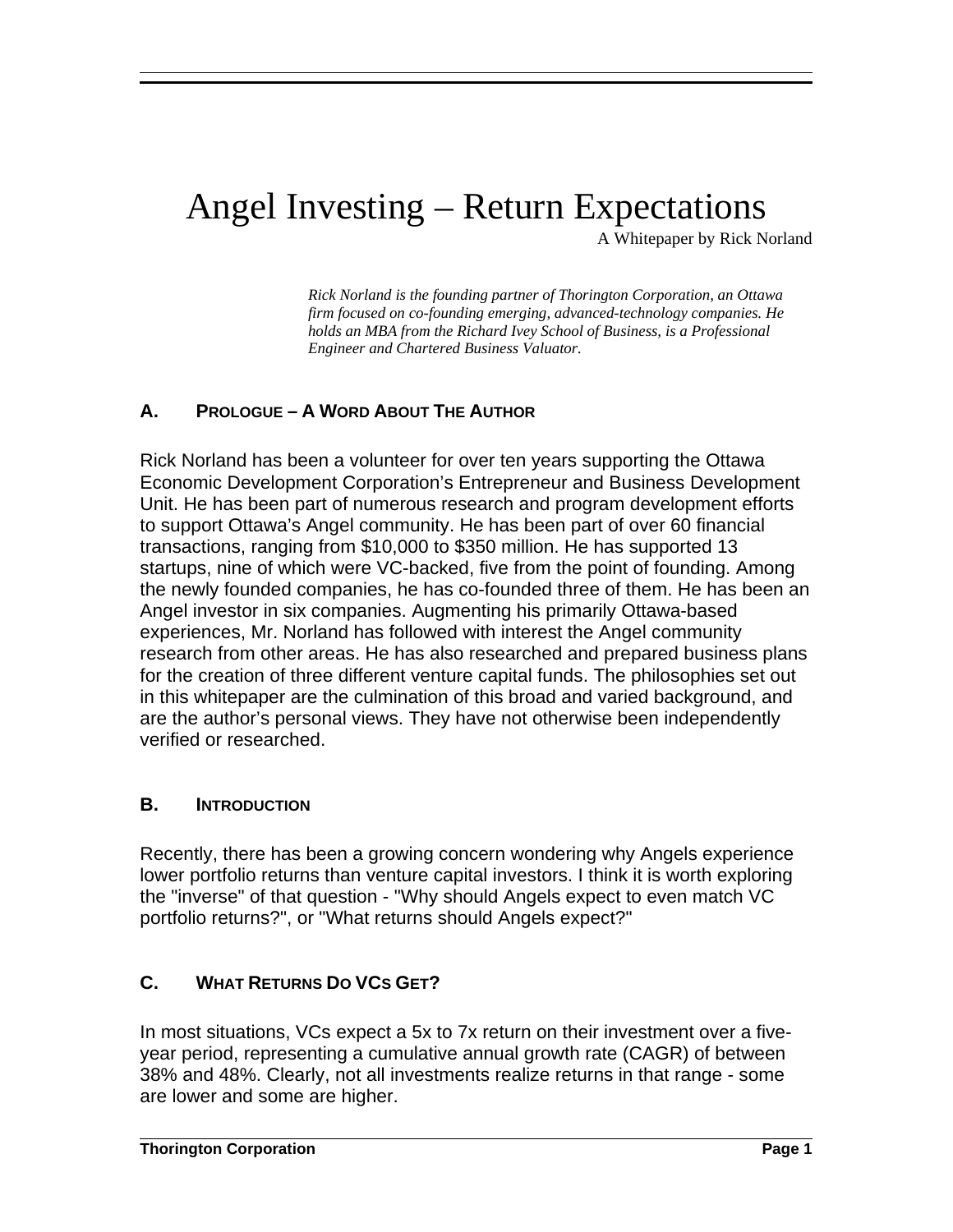As investors, venture capitalists are expected to return profits to the institutional clients that invest in their funds. Successful venture capitalists understand two key realities: (1) To survive, they must at least triple the assets with which they have been entrusted during the life of their partnership; and (2) Given the risks involved in startup investing, a significant number of their portfolio companies will fail and be total write-offs.

There are a number of "rules of thumb" that VCs consider in assessing the return expectations of individual companies and of their overall portfolio. The first rule of thumb has to do with the relative mix (see Table 1) of performance that individual companies will achieve. The general expectation is that, of ten investees, two will achieve a 10x return (high growth), three will achieve medium growth, three will have slow or no growth, and two will go bankrupt.

|                          | Mix | \$ Multiple   | 5 Yr CAGR   |
|--------------------------|-----|---------------|-------------|
| High growth              | 15% | 10x           | 111.47%     |
| Medium growth            | 30% | $5x$ to $10x$ | 62.66%      |
| Slow growth              | 25% | $2x$ to $5x$  | 36.78%      |
| No growth                | 15% | 1x            | $0.00\%$    |
| <b>Business fails</b>    | 15% | $-1x$         | $-100.00\%$ |
| <b>Portfolio Average</b> |     | $3x$ to $5x$  | 30.00%      |

#### **Table 1: VC Portfolio Performance Expectations**

An average VC portfolio will have 20 to 30 companies, each requiring \$2 million to \$3 million, for an overall portfolio size of approximately \$70 million. It is more difficult to achieve the standard mix with fewer companies.

A second rule of thumb relates to the definitions of each growth profile. These are normally expressed as a multiple returned on the originally invested capital. To compensate for the write-offs in the mix and to maintain the portfolio's overall returns, the portfolio superstars have to be big winners - companies that create at least \$50 to \$100 million or more of market value. Lastly, the type of VC fund (i.e. Seed Stage, Later Stage, Expansion, etc.) will determine the number of years over which the growth rate must be sustained to meet the return expectations. In Table 1, the average investment life is shown to be five years (the Cumulative Average Growth Rate).

Obviously, VCs intend to maximize the returns they expect their fund to achieve, in part to ensure investors will support their efforts to raise other funds in the future. As a result, there must be a logical possibility for every portfolio investment to create at least \$50 million of market value and to return five to 10 times the invested capital. That only a fraction actually do is function of normal market forces.

 $\overline{a}$